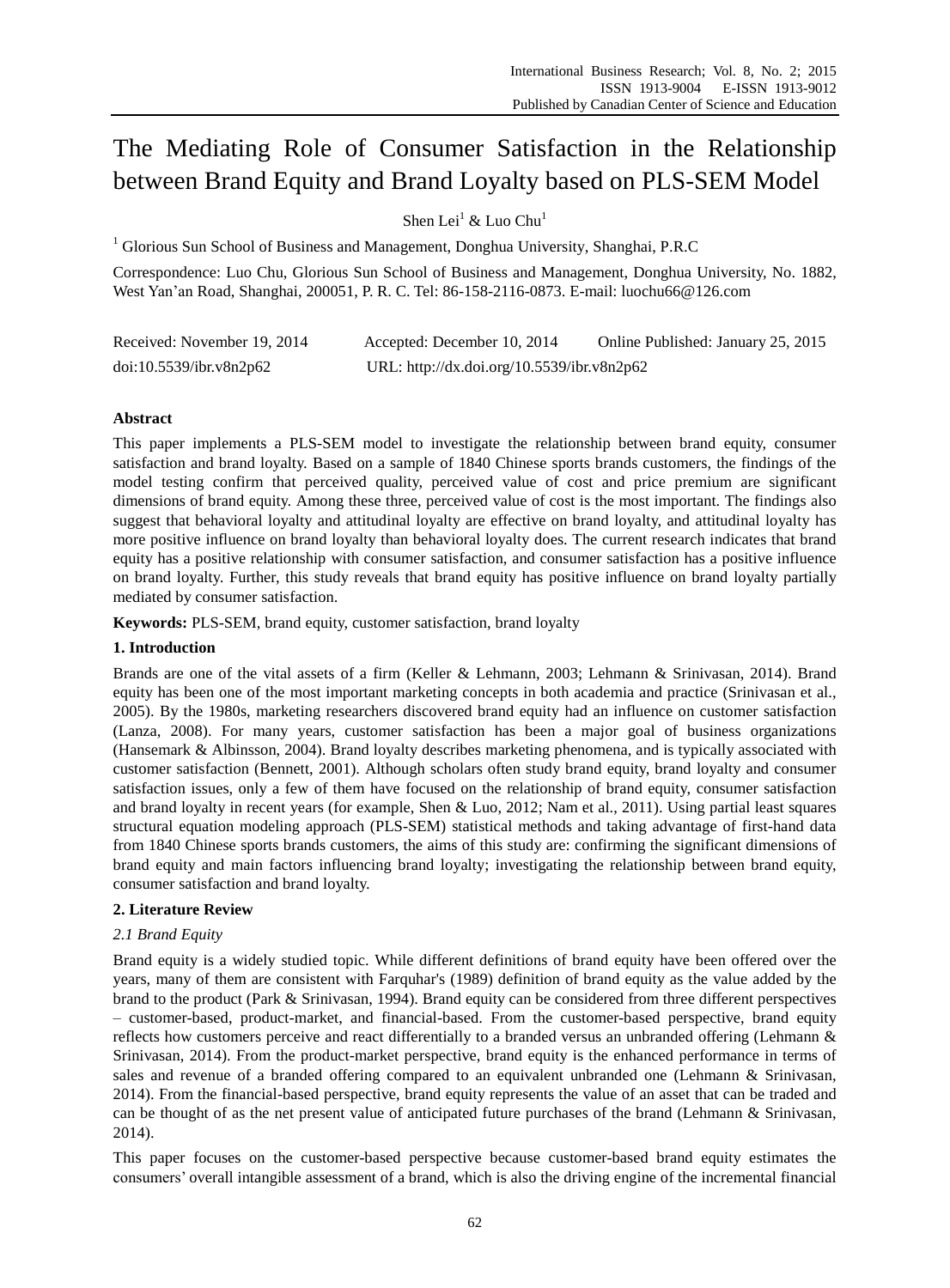value that accrues to a firm (Rust et al., 2004; Vogel et al., 2008). Aaker (1991) and Keller (1993) have received much attention in the research on discussing the sources of brand equity. Keller (1993) makes a rough outline and views brand equity as brand knowledge, consisting of brand awareness and brand image. According to Aaker (1991, 1996)"s framework, the brand equity is divided into five dimensions: brand loyalty, brand awareness, perceived quality of the brand and brand associations and other brand assets, which have come to dominate the empirical research. Further in this perspective, more universal models have been developed because Aaker"s framework is more easily measured and more practically useful (Yoo & Donthu, 2001; Netemeyer et al., 2004). An extensive literature search suggests that empirical studies have focused on specific products or services because general models are less applicable when attempting to gain some deep insights into specific categories or industries (Lassar et al., 1995; Washburn & Plank, 2002; Anselmsson et al., 2007; Boo et al., 2009).

# 2.1.1 Perceived Quality

Perceived quality is a brand association at a higher level of abstraction than any specific attribute elevated to the status of a brand asset, represents a consumer's judgments regarding brands' overall superiority/excellence, and provides a surrogate variable for other more specific elements of brand equity (Zeithaml, 1988; Aaker, 1991, 1996; Keller, 1993, 1998). Netemeyer (2004) views perceived quality as the customer"s judgment of the overall excellence, esteem, or superiority of a brand (with respect to its intended purposes) relative to alternative brands. Perceived quality is widely considered a "core/primary" facet across customer-based brand equity frameworks because it has been associated with price premium, brand choice, brand purchase intent and brand loyalty (Aaker, 1996; Dyson et al., 1996; Farquhar, 1989; Keller, 2011). The first hypothesis stating this is:

H1: Perceived quality is a significant dimension of brand equity.

# 2.1.2 Perceived Value of Cost

Perceived value is widely defined as an evaluation of the desirability of a product (or service) on the basis of the perceived worthiness of the trade-off between the product"s costs and benefits (Tzeng, 2011). For example, A definition Netemeyer (2004) views perceived value of cost as the customer"s overall assessment of the utility of the brand based on perceptions of what is received (e.g., quality, consumer satisfaction) and what is given (e.g., price and nonmonetary costs) relative to other brands. While such trade-offs are most commonly represented by a ratio or comparison between quality and price (Cravens et al., 1988; Monroe, 1990), it has been argued that many other factors also help to determine how value is perceived (e.g., Bolton & Drew, 1991; Sweeney & Soutar, 2001). Perceived value of cost is considered as a cornerstone of most customer-based band equity frameworks (Farquhar, 1989; Keller, 1993; Aaker, 1996), which occurs at various stages of the purchase process, including the prepurchase stage (Woodruff, 1997). Perceived value of cost is widely accepted because consumer choice of a brand depends on a perceived balance between the price of a product and all its utilities (Lassar et al., 1995). The corresponding hypothesis tested is:

H2: Perceived value of cost is a significant dimension of brand equity.

# 2.1.3 Price Premium

Plenty of research suggest that price premium is the most useful and profitability driving measure of brand equity (Aaker, 1996; Sethuraman, 2000). Price premium is the sum consumers were willing to pay for a brand compared to other relevant brands, is an excellent global measure to explain choice of brand at individual level as well as aggregated market shares, which is relatively stable over time but yet captures variations in the brands health. (Aaker, 1996; Agarwal & Rao, 1996; Ailawadi et al., 2003) In some instances, price premiums refer to dominant firm advantages, while in others, they represent price markups as a result of market concentration, and reflects consumers" willingness to pay an additional amount of money for the extension product in comparison with a private label (or unbranded) product (Hofer et al., 2008; Sattler, 2010). Some writers, such as Doyle (2000) even argue that a price premium is the most important way in which brands create shareholder value. Price premium is included because it reflects the brand"s ability to command a higher price than its competitors (de Chernatony & McDonald, 2003) and is considered important for all types of brands. This allows us to arrive at the following hypotheses of this study:

H3: Price premium is a significant dimension of brand equity.

# *2.2 Brand Loyalty*

Brand loyalty has long been a focal point of interest for both scholars and practitioners. Aaker and Keller have different opinions towards the relationship between brand loyalty and brand equity. Aaker believes that brand loyalty, the attachment that a customer has to a brand, is an important component of brand equity, while Keller views loyalty as a consequence of brand equity (Aaker, 1991; Keller, 1993). There are two schools of thought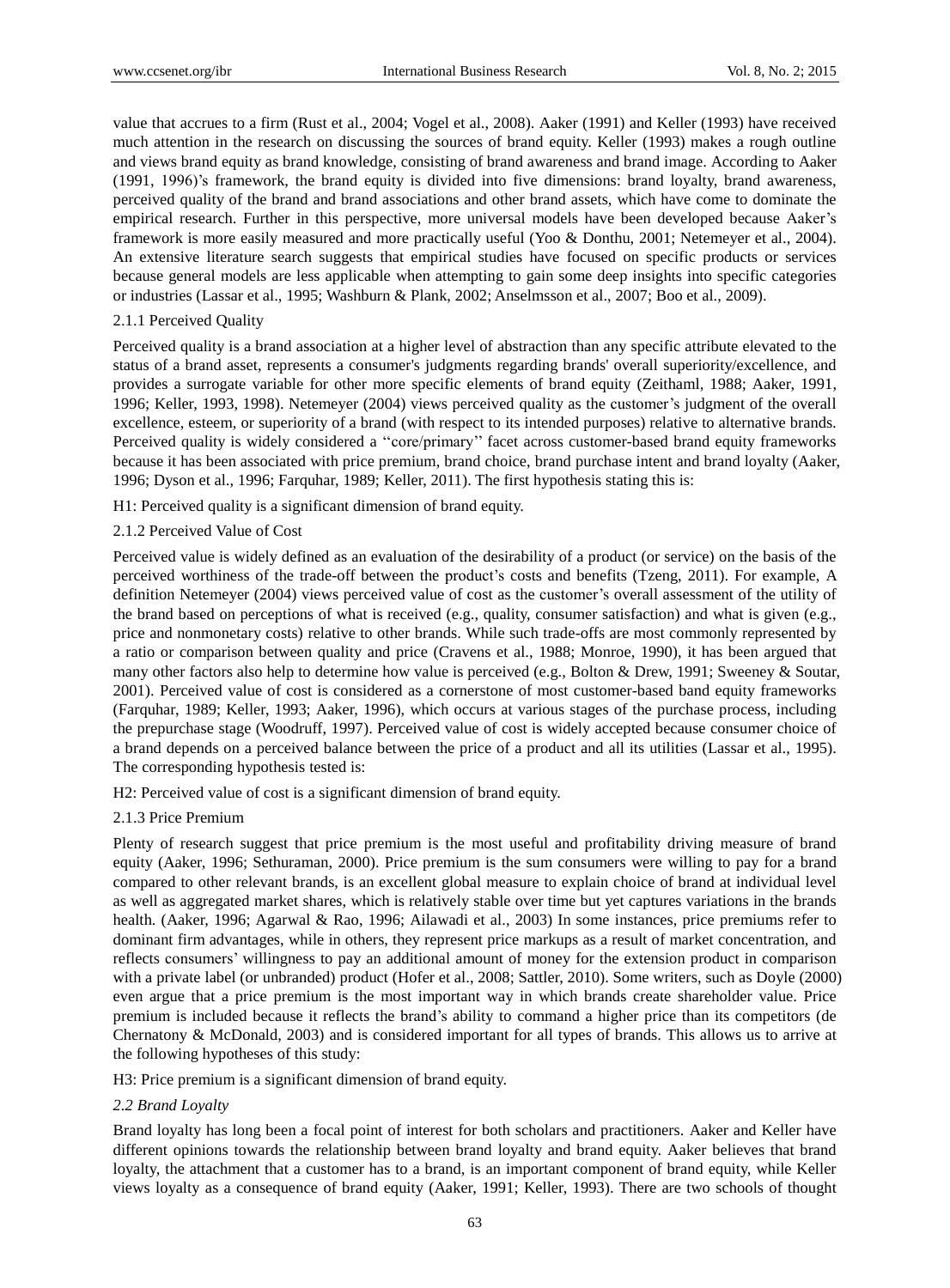measuring brand loyalty: behavioral researchers focus on the observable actions of loyal customers and attitudinal researchers investigate commitment to brands and repurchase intentions (Patterson et al., 1997; Dorsch et al., 2000; Ehrenberg & Goodhardt, 2000; Kotler & Armstrong, 2004). This motivated us to develop the corresponding hypotheses of our study as follows:

H4: Behavioral loyalty is effective on brand loyalty.

H5: Attitudinal loyalty is effective on brand loyalty.

## *2.3 Consumer Satisfaction*

Customer satisfaction plays a key role in a successful business strategy (Gomez et al., 2004). Customer satisfaction is a complex construct which has been defined in various ways (Dimitriades, 2006). For example, Hunt (1977) conceptualized satisfaction as "an evaluation rendered that the consumption experience was at least as good as it was supposed to be"; Oliver (1996) classifies satisfaction as one of five end-states: satisfaction-as-contentment, satisfaction-as-pleasure, satisfaction-as-relief, satisfaction-as-novelty, and satisfaction-as-surprise. Satisfaction is an affective response to a purchase situation in which satisfied customers are less influenced by competitors, less price sensitive, buying additional products and/or services. (Bagozzi et al., 1999; Zineldin, 2000).

Some authors explored the link between consumer satisfaction and brand equity (Aaker, 1992; Keller, 1993; Anderson & Sullivan, 1993; Blackston, 2000). In the past, different studies have concentrated on the relationship between consumer satisfaction and brand loyalty, with increases in consumer satisfaction leading to increases in attitudinal brand loyalty (Bolton, 1998; Jones & Suh, 2000; Bennett, 2001). Since the mediating role of consumer satisfaction has been proved in former work of luxury fashion brands consumption in China by using co-variance based structural equation modeling(CB-SEM), this study takes advantage of first-hand data from 1840 Chinese sports brands customers and uses PLS-SEM statistical methods to prove new model"s applicability. This gap leads to propose the following hypothesis of this study.

H6: Brand equity positively influences consumer satisfaction.

H7: Consumer satisfaction positively influences brand loyalty.

H8: Brand equity positively influences brand loyalty.

H9: Consumer satisfaction mediates the influence of brand equity on brand loyalty.

### *2.4 Research Model*

The purpose of this research is to investigate the relationship between brand equity, consumer satisfaction and brand loyalty of sports brands consumption in China. As Figure 1 depicts, the study focus on the relationship between brand equity and brand loyalty, and their relationship with consumer satisfaction. The model shall be first estimated without the potential mediator variable consumer satisfaction (H8). In the following step, the mediator variable consumer satisfaction will be included. Here, three dimensions of brand equity, namely perceived quality, perceived value of cost, and brand premium, are assumed to construct the context of brand equity. Measures of brand loyalty consist of behavioral loyalty and attitudinal loyalty.



Figure 1. Research model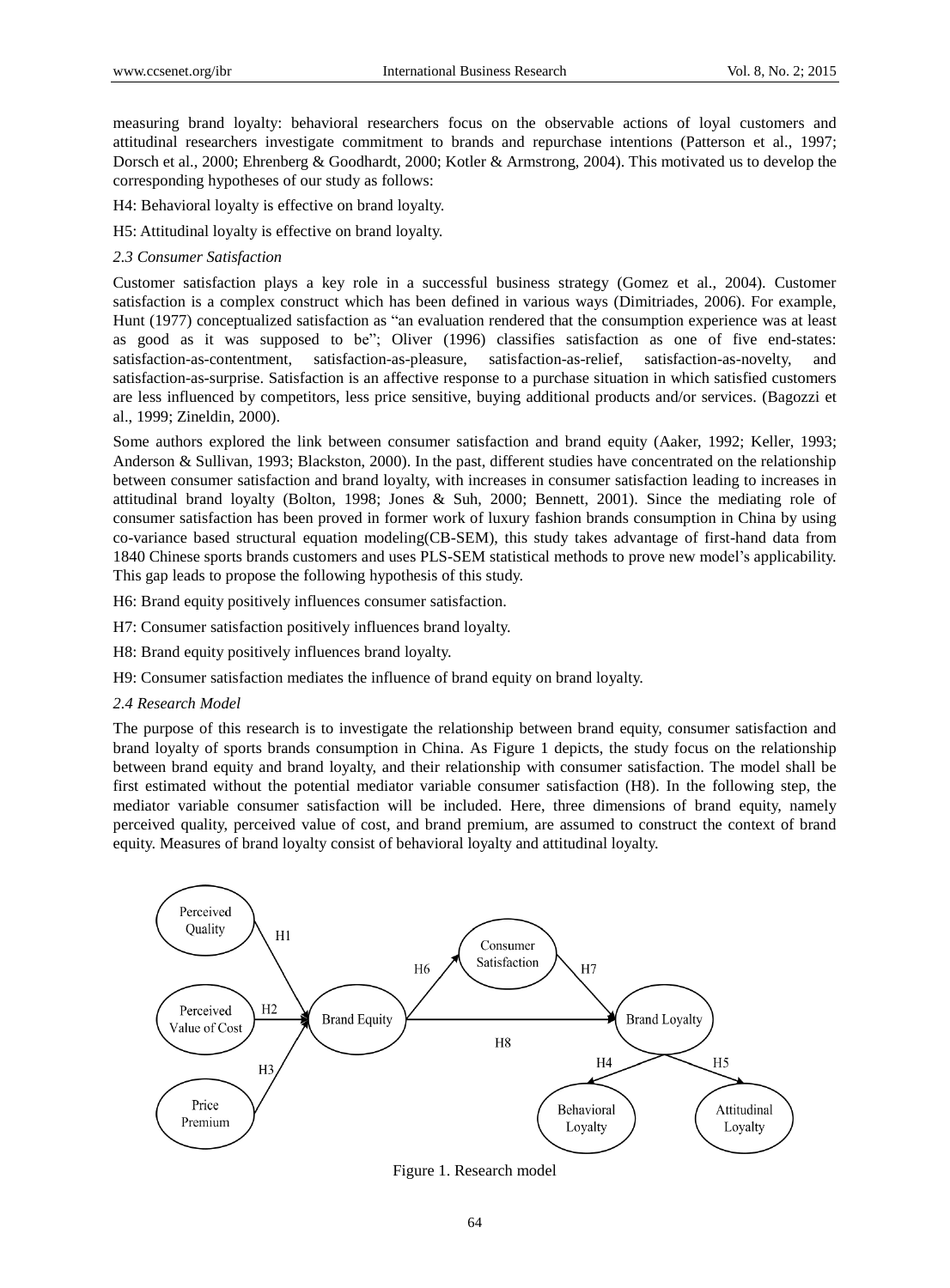## **3. Methods**

The study focus on the opinions of consumers towards sports brands: Nike, Adidas, Converse, Mizuno, Asics, Kappa, Puma, Asics, Reebok, Kappa, Umbro, New Balance, Lining (China), Xtep (China), Erke (China), Anta (China), and 361°(China). This research was conducted in Shanghai, Beijing, Guangzhou, Chengdu, Wuhan and Harbin. The survey was distributed at main shopping malls of these six cities within two months.

First, the survey tested the consumers' brand awareness by adopting Yoo and Donthu's (2001) scale: I am aware of the brand; I can recognize the brand among other competing brands. A total of 2215 respondents were approached, of which 1840 satisfied the criteria of Chinese sports brands customers who passed the brand awareness testing. Then, the questionnaire utilized five-point Likert-type items to measure brand equity, consumer satisfaction, and brand loyalty. The Cronbach's alpha reliability coefficient is 0.749, higher than 0.7, indicating satisfactory reliability.

## **4. Findings**

### *4.1 Descriptive Results*

In the sample, there were 48.6% males, 51.4% females, who represented a wide range of ages, which were divided into four age groups (Table 1). The overwhelming majority of the Chinese sports brands consumers are below the age of 46. Some 67.8 % of them are between 16 and 35 years old, and another 21.1% are between 36 and 45 years old.

| Group | Ages        | %    |
|-------|-------------|------|
|       | 16-25       | 33.5 |
| 2     | 26-35       | 34.3 |
| 3     | 36-45       | 21.1 |
|       | 46 and over | 11.2 |
|       |             |      |

Table 1. Age groups of sample

# *4.2 Model Testing*

The data collected was analyzed with PLS because it is suitable for predictive applications and theory building, and can easily handle reflective and formative measurement models, as well as single-item constructs, with no identification problems (Gefen et al., 2000; Hair et al., 2013). Our sample size 1840 has exceeded the rule of thumb of 10 times the largest number of structural paths directed at a particular construct in the structural model (Hair et al., 2013). It is therefore applied in our study.

The first step in the analysis is the evaluation of the measurement model (Hair et al., 2013). The t statistic for each cross loading was calculated and in every case, the significance was p > 0.005, by running a Bootstrap within Smart PLS with 5000 samples using the replacement method. The reliability of single items are greater than 0.70. Ringle and Straub (2012) suggest that most studies in MIS Quarterly report indicator loadings and measures of internal consistency by reporting Cronbach's alpha, composite reliability, or both, and all studies provide evidence of convergent validity and most models assess discriminant validity. The Composite Reliability is above Henseler"s (2009) guideline of 0.6. Discriminant validity is present when the AVE from each construct, calculated by the Fornell-Larcker"s (1981) formula, is greater than the square of the inter correlations, constructs, which is the case in our model.

A common argument for using PLS-SEM is that the technique excels at prediction and almost all model estimations use the coefficient of determination  $R^2$  values to characterize the ability of the model to explain and predict the endogenous latent variables (Ringle & Straub, 2012). The Smart PLS algorithm calculated  $R^2$ measures for each endogenous variable and the path coefficients for each path within the model.  $R^2$  for brand loyalty was 0.544, which is considered to be moderate (Hair et al., 2011). Whereas  $R^2$  for consumer satisfaction was 0.421,  $R^2$  values of 0.20 are considered high in disciplines such as consumer behavior, in success driver studies (e.g., in studies that aim at explaining customer satisfaction or loyalty) (Hair et al., 2013). The significance of each path coefficient was calculated by bootstrapping with 5000 samples using the replacement method. Thus, we conclude that the model fits the data well.

Using Blindfolding in Smart PLS,  $Q^2$  for brand equity was calculated to be 0.1618, which is a stronger measure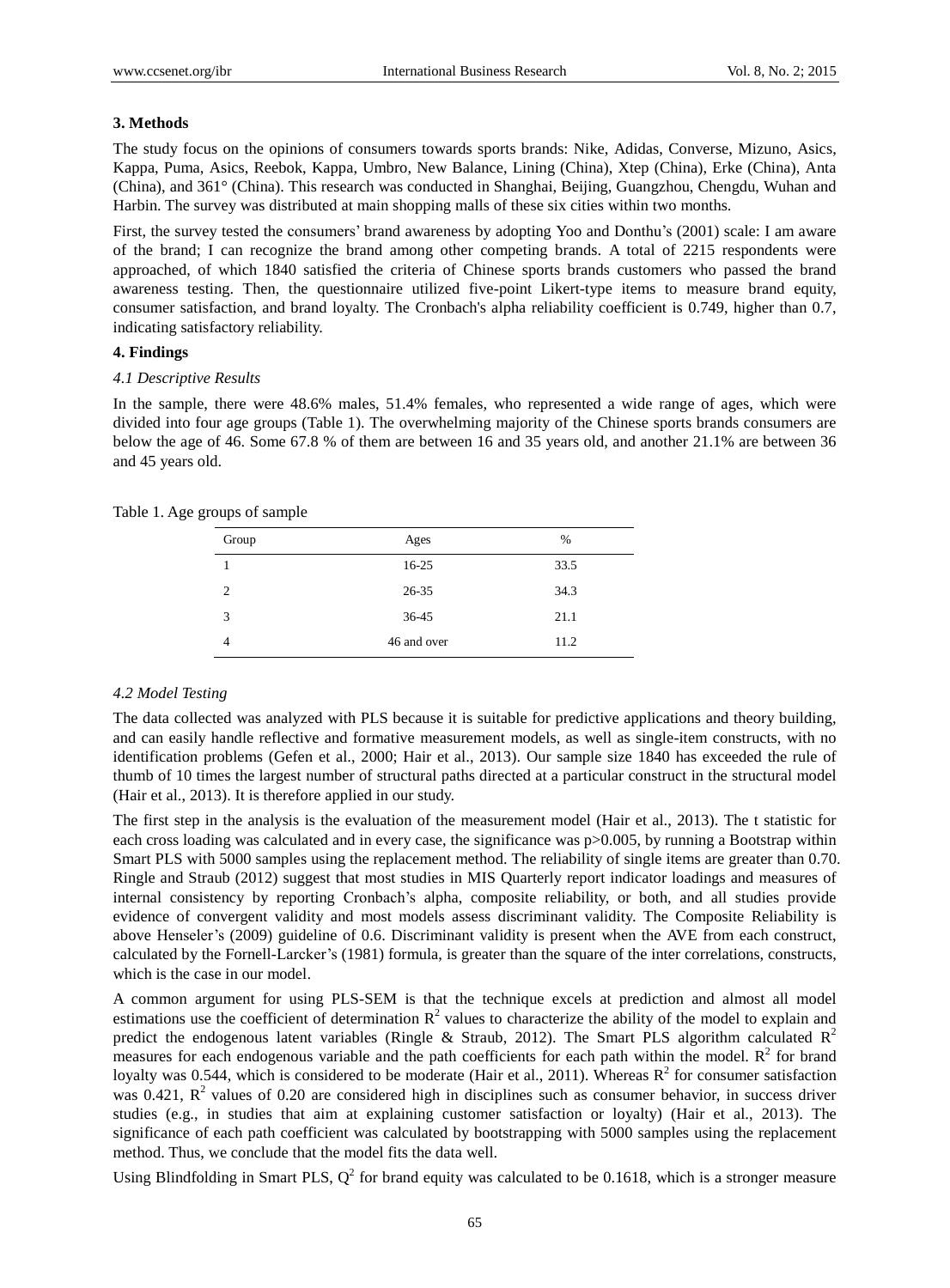for model predictive capabilities (Hair et al., 2011; Ringle & Straub, 2012). The data analysis reveals support for all hypotheses predicted. (Figure 2).

# *4.3 Consumer Satisfaction as Mediator*

To begin with, the direct effect is significant when the consumer satisfaction is not included in the model. When including the mediator, the indirect effect is significant. The empirical t value of the indirect effect of brand equity on brand loyalty is 9.5089, and we can conclude that this relationship via the consumer satisfaction mediator is significant ( $p > 0.01$ ). The direct effect of brand equity on brand loyalty has a value of 0.376, while the indirect effect via consumer satisfaction has a value of 0.649\*0.436=0.283. Thus, the total effect has a value of  $0.376 + 0.283 = 0.659$ . The VAF equals the direct effect divided by the total effect and has a value of  $0.283/0.659 = 0.429$ . VAF can have value less than 20%, no mediation and very large outcomes of above 80%, full mediation. A situation in which the VAF is larger than 20% and less than 80% can be characterized as partial mediation (Hair et al., 2013). Our conclusion is that consumer satisfaction as a mediator has a moderate effect on brand loyalty, accounting for 42.9% of the variance.



Figure 2. Results of structural equation modeling for conceptual model

## *4.4 Support of Hypotheses*

The findings of the model testing confirm that perceived quality, perceived value of cost and price premium are significant dimension of brand equity. Among these three significant dimensions of brand equity, perceived value of cost is the most important. Further, this study confirms that behavioral loyalty and attitudinal loyalty is effective on brand loyalty, and attitudinal loyalty has more positive influence on brand loyalty than behavioral loyalty does. The current research indicates that brand equity has a positive relationship with consumer satisfaction, and consumer satisfaction has a positive influence on brand loyalty. The findings of the model testing reveal that brand loyalty was partially mediated by consumer satisfaction. Hence, the findings of the study support all hypotheses (Table 2).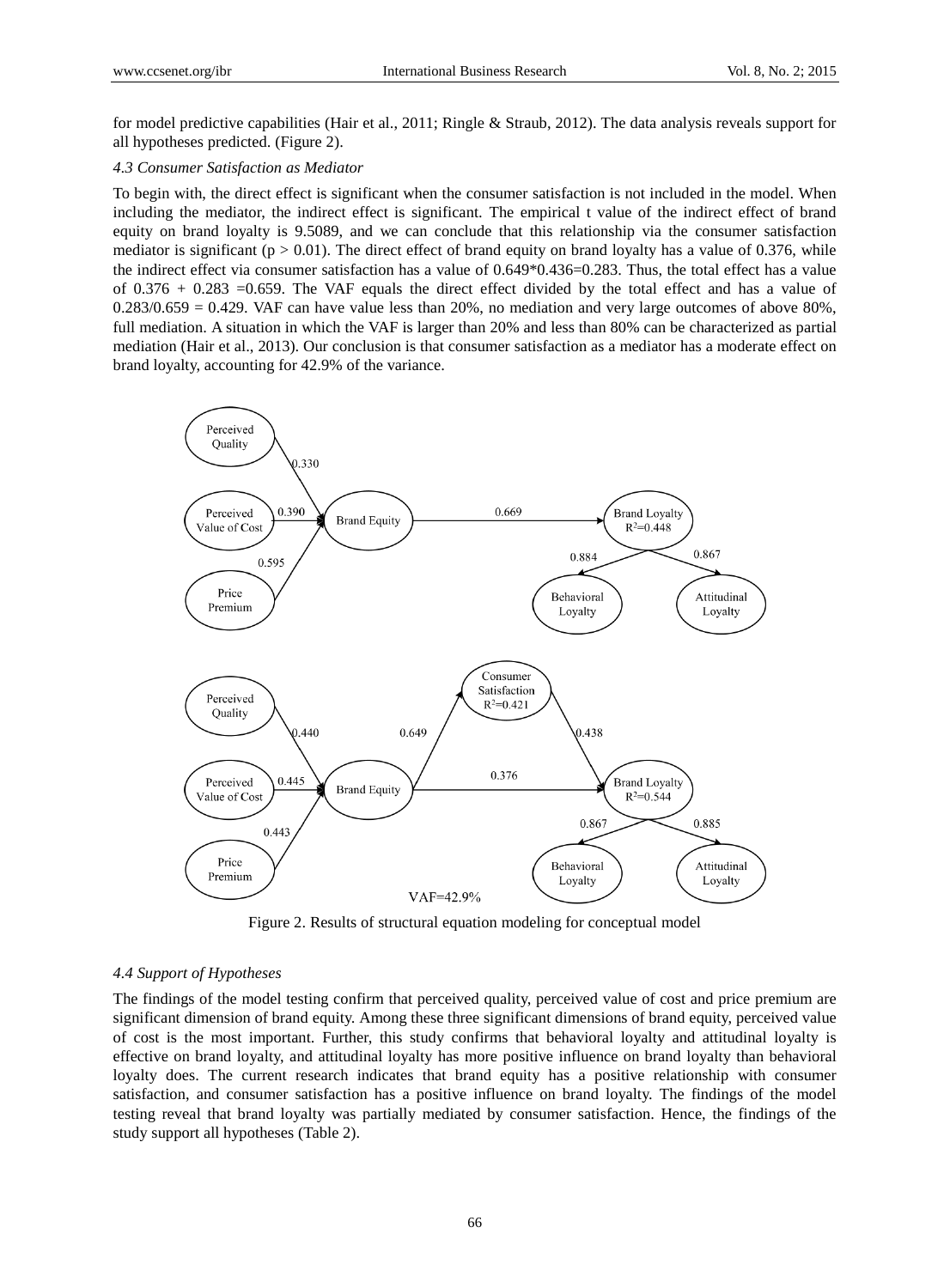#### Table 2. Support of hypotheses

| H1: Perceived quality is a significant dimension of brand equity.                  |           |
|------------------------------------------------------------------------------------|-----------|
| H2: Perceived value of cost is a significant dimension of brand equity.            | Supported |
| H <sub>3</sub> : Price premium is a significant dimension of brand equity.         | Supported |
| H4: Behavioral loyalty is effective on brand loyalty.                              | Supported |
| H <sub>5</sub> : Attitudinal loyalty is effective on brand loyalty.                | Supported |
| H6: Brand equity positively influences consumer satisfaction.                      | Supported |
| H7: Consumer satisfaction positively influences brand loyalty.                     | Supported |
| H8: Brand equity positively influences brand loyalty.                              | Supported |
| H9: Consumer satisfaction mediates the influence of brand equity on brand loyalty. | Supported |

#### **5. Conclusions**

This study provides provide new insights to growing body of literature on brand and related theories. The marketing literature will be enriched upon significant outcomes in four ways.

Firstly, the empirical linkages among consumer-based brand equity, consumer satisfaction, and brand loyalty are significant outcomes to the brand theory because little empirical research studied has explored the same. This study provides a new perspective about the relationship between brand loyalty and brand equity. Previous research suggested that brand loyalty had positive influence on brand equity, while the empirical evidence of our study revealed that brand equity positively influences brand loyalty.

Secondly, the empirical evidence of this study provides a new way to confirm the previous study results. A wide literature didn"t have a priority ranking of consumer-based brand equity dimensions. This study reveals that perceived value of cost is the most effective factor to improve consumer-based brand equity, which is in line with the former study done by Shen and Luo (2012) of luxury fashion brands. Moreover, this study uses sports brands which have a larger market than luxury fashion brands (Shen & Luo, 2012). Based on a sample of 1840 sports brands consumers, this study has a broader adaptability than the previous model of luxury fashion brands.

Thirdly, this study makes contributions to the growing body of literature by examining the effect of customer satisfaction in predicting brand loyalty. This empirical study is the first to examine the influence of consumer satisfaction on the relationship using partial least squares structural equation modeling approach (PLS-SEM). Brand equity is a formative construct which can be appropriately tested by PLS-SEM.

Lastly, this study has found that attitudinal loyalty has more positive influence on brand loyalty than behavioral loyalty does. The results of this study are in line with many theoretical and empirical studies (for example, Shen Lei & Luo Chu, 2012). Some of the studies have found that behavioral loyalty is influenced by attitudinal loyalty.

## *5.1 Limitations and Future Research*

Although the present research adds rigorous empirical evidence to the existing brand management literature, and provides implications to both academicians and practitioners, there are still some limitations which also may create future research options. First, as an exploratory study, this research was only focused on one category of brands. Second, the results didn"t provide strong evidence of the universality because it is specific to Mainland China. Although, this research provides some preliminary exploration into the relationships between consumer-based brand equity, consumer satisfaction, and brand loyalty of sports brands, future research may seek to replicate these findings with a border brand categories study and provide further insights into the nature of these relationships between different regions or countries.

#### *5.2 Managerial Implications*

This study also imparts several managerial implications. China is the world's largest potential consumer market, being the second largest economy and the GDP per capital reached \$700 in 2013. The fast growing of Chinese market is a powerful engine pulling the economies of China and world economy. But on the other hand, after being the world"s factory for almost two decades, China's export growth slows, some of the orders from international buyers, including imported products sold on the Chinese market, transfer to the developed countries and the least developed countries because of the increase in Chinese labor and raw material costs, RMB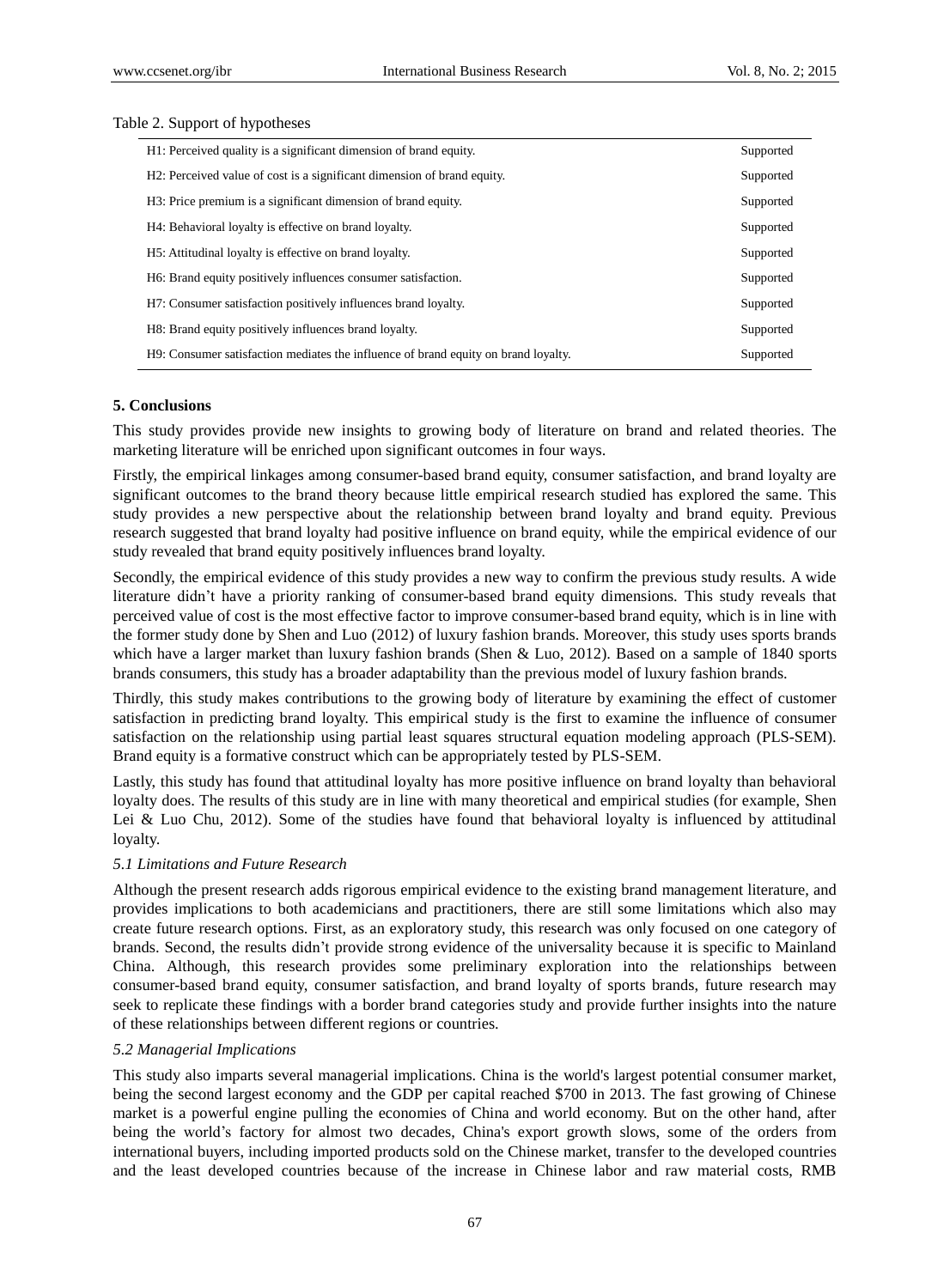appreciation and other factors. Why? The reason lay in our research findings that perceived quality, perceived value of cost and price premium are significant dimensions of brand equity. Sports brands required top quality and high technology. But poor quality, low technology and ugly design of domestic sports brands in mainland China are hurting Chinese consumers. Chinese sports brands lost the biggest market which should have been theirs, and are likely to lose more as long as the Chinese sports brands are the symbol of low quality. The situation is not optimistic for the foreign sports brands, neither. Chinese consumers complain that the domestic and international sports brands" quality standards are not uniformly maintained. Foreign sports brands' prices in the mainland China are much higher than other countries. The lower perceived value of cost, the lower perceived quality, and the lower price premium causes the lower brand equity. The brand equity shrinks, the consumer satisfaction falls. The consumer satisfaction falls, the brand loyalty drops.

#### **References**

- Aaker, D. A. (1992). The value of brand equity. *Journal of Business Strategy, 13*, 27–32. http://dx.doi.org/10.1108/eb039503
- Aaker, D. A. (1996). Measuring brand equity across products and markets. *California Management Review*, *38*(3), 102–120. http://dx.doi.org/10.2307/41165845
- Aaker, J. L. (1997). Dimensions of brand personality. *Journal of Marketing Research*, 347–356. http://dx.doi.org/10.2307/3151897
- Anderson, E. W., & Sullivan, M. W. (1993). The antecedents and consequences of customer satisfaction for firms. *Marketing Science*, *12*(2), 125–143. http://dx.doi.org/10.1287/mksc.12.2.125
- Anselmsson, J., Johansson, U., & Persson, N. (2007). Understanding price premium for grocery products: A conceptual model of customer-based brand equity. *Journal of Product & Brand Management*, *16*(6), 401–414. http://dx.doi.org/10.1108/10610420710823762
- Bagozzi, R. P., Gopinath, M., & Nyer, P. U. (1999). The role of emotions in marketing. *Journal of the Academy of Marketing Science, 27*(2), 184–206. http://dx.doi.org/10.1177/0092070399272005
- Bennett, R., Härtel, C. E., & McColl-Kennedy, J. R. (2005). Experience as a moderator of involvement and satisfaction on brand loyalty in a business-to-business setting 02-314R. *Industrial Marketing Management*, *34*(1), 97–107. http://dx.doi.org/10.1016/j.indmarman.2004.08.003
- Blackston, M. (2000). Observations: building brand equity by managing the brand's relationships. *Journal of Advertising Research*, *40*(06), 101–105.
- Bolton, R. N. (1998). A dynamic model of the duration of the customer's relationship with a continuous service provider: The role of satisfaction. *Marketing Science*, *17*(1), 45–65. http://dx.doi.org/10.1287/mksc.17.1.45
- Bolton, R. N., & Drew, J. H. (1991). A multistage model of customers' assessments of service quality and value. *Journal of Consumer Research*, 375–384. http://dx.doi.org/10.1086/208564
- Boo, S., Busser, J., & Baloglu, S. (2009). A model of customer-based brand equity and its application to multiple destinations. *Tourism Management*, *30*(2), 219–231. http://dx.doi.org/10.1016/j.tourman.2008.06.003
- Cravens, D. W., Holland, C. W., Lamb Jr, C. W., & Moncrief III, W. C. (1988). Marketing's role in product and service quality. *Industrial Marketing Management*, *17*(4), 285–304. http://dx.doi.org/10.1016/0019-8501(88)90032-6
- De Chernatony, L., McDonald, M., & Wallace, E. (2011). *Creating powerful brands*. Routledge.
- Dimitriades, Z. S. (2006). Customer satisfaction, loyalty and commitment in service organizations: Some evidence from Greece. *Management Research News*, *29*(12), 782–800. http://dx.doi.org/10.1108/01409170610717817
- Dorsch, M. J., Grove, S. J., & Darden, W. R. (2000). Consumer intentions to use a service category. *Journal of Services Marketing*, *14*(2), 92–117. http://dx.doi.org/10.1108/08876040010309220
- Doyle, P. (2000). Value-based marketing. *Journal of Strategic Marketing*, *8*(4), 299–311. http://dx.doi.org/10.1080/096525400446203
- Ehrenberg, A., & Goodhardt, G. (2000). New brands: near-instant loyalty. *Journal of Marketing Management*, *16*(6), 607–617. http://dx.doi.org/10.1362/026725700785045912
- Fornell, C., & Larcker, D. F. (1981). Evaluating structural equation models with unobservable variables and measurement error. *Journal of Marketing Research*, 39–50. http://dx.doi.org/10.2307/3151312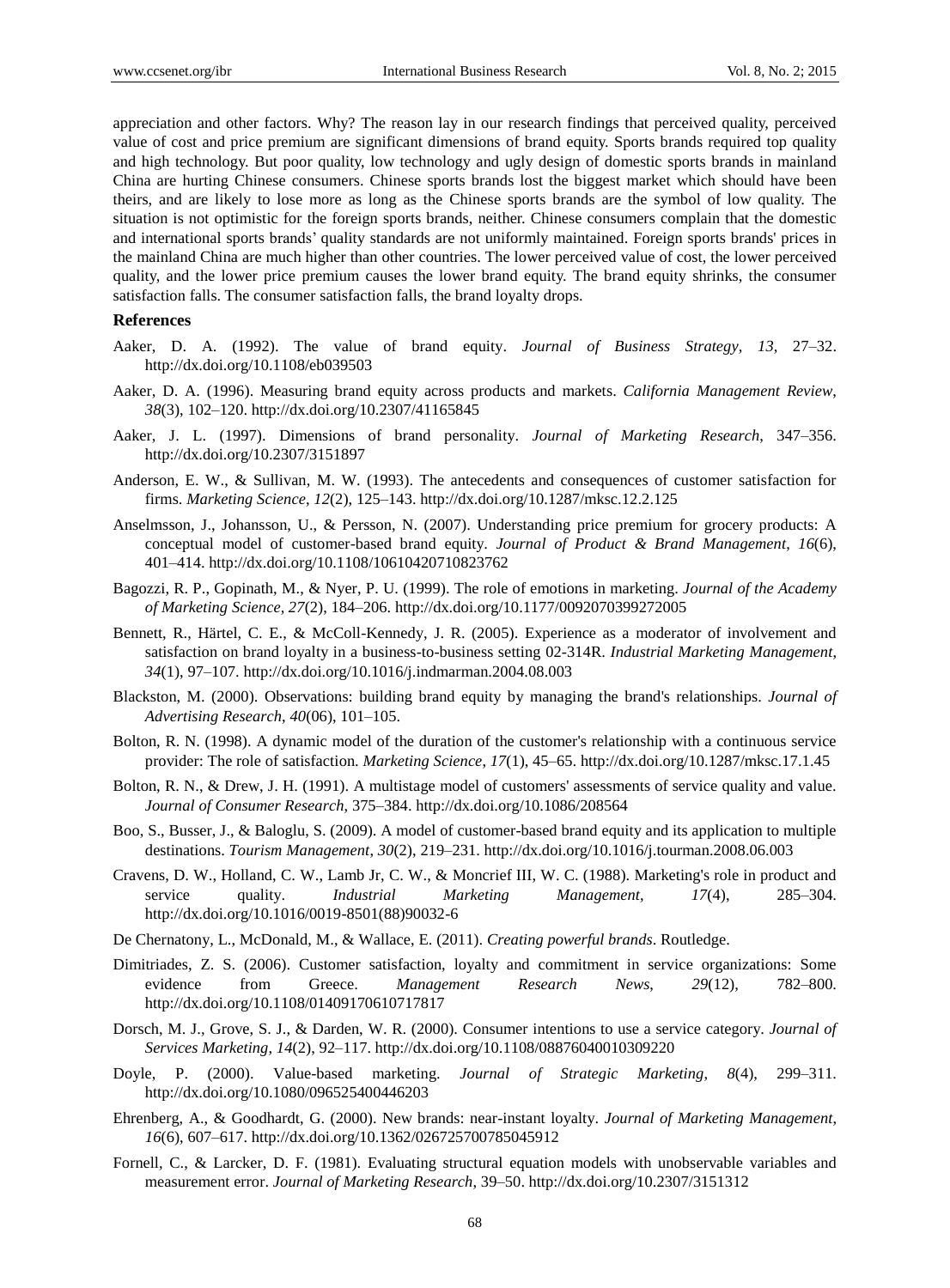- Gefen, D., Straub, D., & Boudreau, M. C. (2000). Structural equation modeling and regression: Guidelines for research practice. *Communications of the Association for Information Systems*, *4*(1), 7.
- Gomez, M. I., McLaughlin, E. W., & Wittink, D. R. (2004). Customer satisfaction and retail sales performance: An empirical investigation. *Journal of Retailing*, *80*(4), 265–278. http://dx.doi.org/10.1016/j.jretai.2004.10.003
- Hair Jr, J. F., Hult, G. T. M., Ringle, C., & Sarstedt, M. (2013). *A primer on partial least squares structural equation modeling (PLS-SEM)*. SAGE Publications, Incorporated.
- Hair, J. F., Ringle, C. M., & Sarstedt, M. (2011). PLS-SEM: Indeed a silver bullet. *The Journal of Marketing Theory and Practice*, *19*(2), 139–152. http://dx.doi.org/10.2753/MTP1069-6679190202
- Hansemark, O. C., & Albinsson, M. (2004). Customer satisfaction and retention: The experiences of individual employees. *Managing Service Quality*,*14*(1), 40–57. http://dx.doi.org/10.1108/09604520410513668
- Henseler, J., Ringle, C. M., & Sinkovics, R. R. (2009). The use of partial least squares path modeling in international marketing. *Advances in International Marketing*, *20*, 277–319. http://dx.doi.org/10.1108/S1474-7979(2009)0000020014
- Hofer, C., Windle, R. J., & Dresner, M. E. (2008). Price premiums and low cost carrier competition. *Transportation Research Part E: Logistics and Transportation Review*, *44*(5), 864–882. http://dx.doi.org/10.1016/j.tre.2007.03.004
- Jones, M. A., & Suh, J. (2000). Transaction-specific satisfaction and overall satisfaction: An empirical analysis. *Journal of Services Marketing*, *14*(2), 147–159. http://dx.doi.org/10.1108/08876040010371555
- Keller, K. L. (1993). Conceptualizing, measuring, and managing customer-based brand equity. *The Journal of Marketing*, 1–22. http://dx.doi.org/10.2307/1252054
- Keller, K. L., & Lehmann, D. R. (2003). The brand value chain: Optimizing strategic and financial brand performance. *Marketing Management*, (May/June), 26–31.
- Keller, K. L., Parameswaran, M. G., & Jacob, I. (2011). *Strategic brand management: Building, measuring, and managing brand equity*. Pearson Education India.
- Kotler, P., & Armstrong, G. (2004). *Principles of marketing*. Upper Saddle River, Pearson Prentice Hall.
- Lanza, K. M. (2008). *The antecedents of automotive brand loyalty and repurchase intentions* (Doctoral dissertation, UNIVERSITY OF PHOENIX).
- Lassar, W., Mittal, B., & Sharma, A. (1995). Measuring customer-based brand equity. *Journal of Consumer Marketing*, *12*(4), 11–19. http://dx.doi.org/10.1108/07363769510095270
- Lehmann, D. R., & Srinivasan, S. (2014). Assessing Brand Equity Through Add-on Sales. *Customer Needs and Solutions*, *1*(1), 68–76. http://dx.doi.org/10.1007/s40547-013-0002-8
- Monroe, K. B. (1990). *Pricing: Making profitable decisions* (2nd ed., pp. 5294–5454). New York: McGraw-Hill.
- Nam, J., Ekinci, Y., & Whyatt, G. (2011). Brand equity, brand loyalty and consumer satisfaction. *Annals of Tourism Research*, *38*(3), 1009–1030. http://dx.doi.org/10.1016/j.annals.2011.01.015
- Netemeyer, R. G., Krishnan, B., Pullig, C., Wang, G., Yagci, M., Dean, D., ... Wirth, F. (2004). Developing and validating measures of facets of customer-based brand equity. *Journal of Business Research*, *57*(2), 209–224. http://dx.doi.org/10.1016/S0148-2963(01)00303-4
- Park, C. S., & Srinivasan, V. (1994). A survey-based method for measuring and understanding brand equity and its extendibility. *Journal of Marketing Research*, 271–288. http://dx.doi.org/10.2307/3152199
- Patterson, P. G., Johnson, L. W., & Spreng, R. A. (1996). Modeling the determinants of customer satisfaction for business-to-business professional services. *Journal of the Academy of Marketing Science*, *25*(1), 4–17. http://dx.doi.org/10.1177/0092070397251002
- Ringle, C. M., Sarstedt, M., & Straub, D. W. (2012). Editor's comments: A critical look at the use of PLS-SEM in MIS quarterly. *MIS Quarterly*, *36*(1), iii–xiv.
- Sattler, H., Völckner, F., Riediger, C., & Ringle, C. M. (2010). The impact of brand extension success drivers on brand extension price premiums. *International Journal of Research in Marketing*, *27*(4), 319–328. http://dx.doi.org/10.1016/j.ijresmar.2010.08.005
- Sethuraman, R. (2000). What makes consumers pay more for national brands than for private labels: Image or